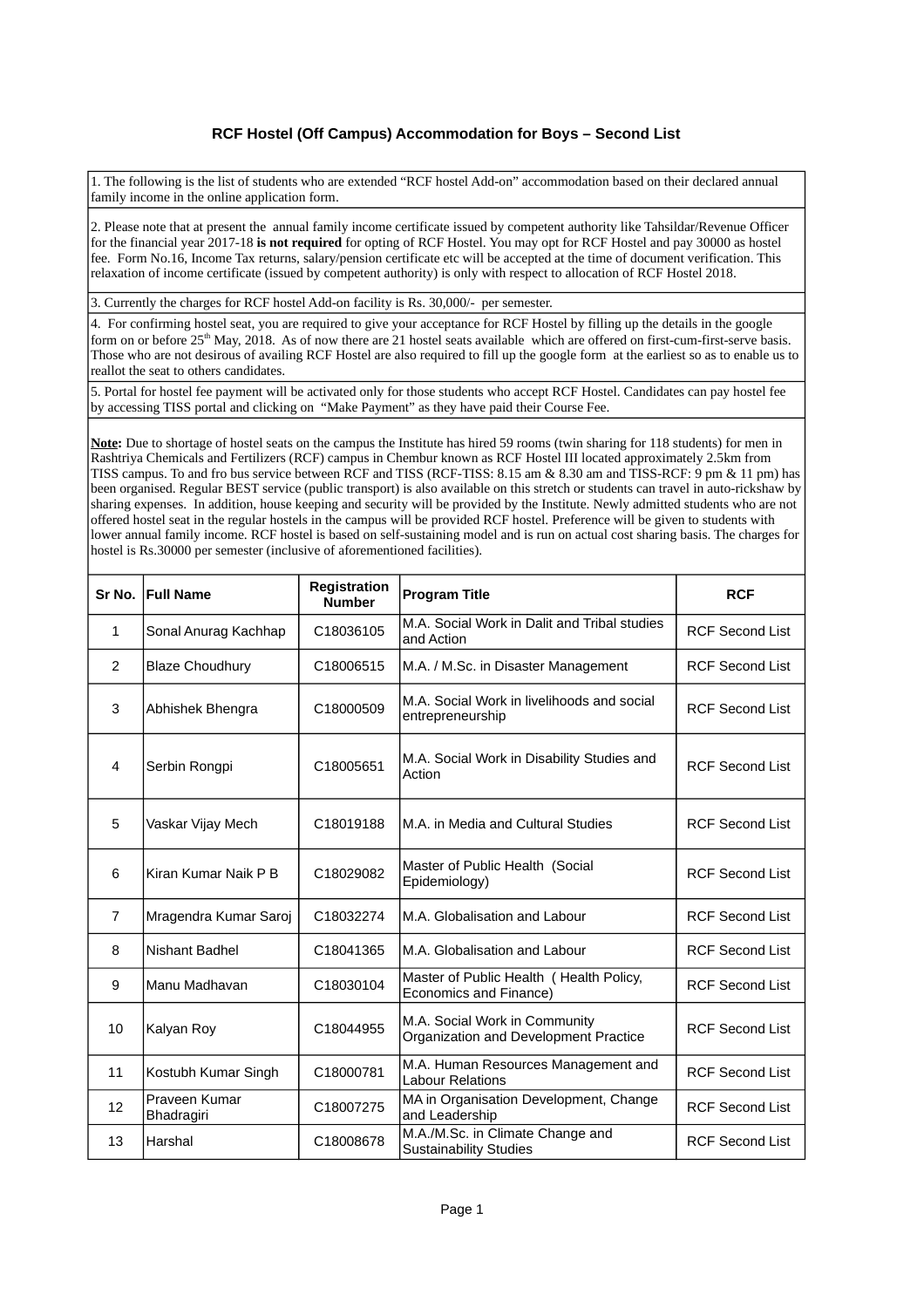| Sr No. | <b>Full Name</b>          | Registration<br><b>Number</b> | <b>Program Title</b>                                                   | <b>RCF</b>             |
|--------|---------------------------|-------------------------------|------------------------------------------------------------------------|------------------------|
| 14     | Shahbaj Mansur Khatib     | C18028731                     | M.A. Social Work in Criminology and Justice                            | <b>RCF Second List</b> |
| 15     | Mohammed Ameen<br>Arimbra | C18028302                     | M.A. Development Studies                                               | <b>RCF Second List</b> |
| 16     | Mohit Kumar               | C18030593                     | M.A. / M.Sc. in Regulatory Governance                                  | <b>RCF Second List</b> |
| 17     | Anup Kumar Samal          | C18035034                     | M.A./M.Sc. in Climate Change and<br><b>Sustainability Studies</b>      | <b>RCF Second List</b> |
| 18     | Pechetti Uday Kumar       | C18026012                     | M.A. Social Entrepreneurship                                           | <b>RCF Second List</b> |
| 19     | Raj Kumar Kadaganchi      | C18006174                     | M.A. Social Entrepreneurship                                           | <b>RCF Second List</b> |
| 20     | Rohan Mahajan             | C18004076                     | M.A. Social Entrepreneurship                                           | <b>RCF Second List</b> |
| 21     | Naul Muhammed T           | C18032437                     | M.A. / M.Sc. in Disaster Management                                    | <b>RCF Second List</b> |
| 22     | Abhay Anil Ambekar        | C18008672                     | M.A. Human Resources Management and<br><b>Labour Relations</b>         | <b>RCF Second List</b> |
| 23     | Sanjeev Kumar             | C18043200                     | M.A. Development Studies                                               | <b>RCF Second List</b> |
| 24     | Arpit Sachan              | C18004024                     | M.A. Development Studies                                               | <b>RCF Second List</b> |
| 25     | Bathula Ketan Goud        | C18028589                     | M.A. Globalisation and Labour                                          | <b>RCF Second List</b> |
| 26     | Gobinda Chandra Sahu      | C18003193                     | M.A. Development Studies                                               | <b>RCF Second List</b> |
| 27     | P Naveen Kumar            | C18000065                     | M.A. Human Resources Management and<br><b>Labour Relations</b>         | <b>RCF Second List</b> |
| 28     | Abhishek                  | C18009386                     | Master of Hospital Administration(MHA)                                 | <b>RCF Second List</b> |
| 29     | Aditya Poonia             | C18005352                     | M.A. Human Resources Management and<br><b>Labour Relations</b>         | <b>RCF Second List</b> |
| 30     | Sumvit Wali               | C18004732                     | M.A. Social Entrepreneurship                                           | <b>RCF Second List</b> |
| 31     | Ashutosh Raina            | C18019946                     | M.A. Social Work in Community<br>Organization and Development Practice | <b>RCF Second List</b> |
| 32     | <b>Brijesh</b>            | C18004903                     | M.A. Social Work in Dalit and Tribal studies<br>and Action             | <b>RCF Second List</b> |
| 33     | Akhil Johny               | C18019846                     | MA in Organisation Development, Change<br>and Leadership               | <b>RCF Second List</b> |
| 34     | Ankur Sinha               | C18021322                     | M.A. Globalisation and Labour                                          | <b>RCF Second List</b> |
| 35     | Anuj Saini                | C18011121                     | M.A. Human Resources Management and<br><b>Labour Relations</b>         | <b>RCF Second List</b> |
| 36     | Ankur Pandey              | C18007898                     | M.A. / M.Sc. in Disaster Management                                    | <b>RCF Second List</b> |
| 37     | Durgesh Kumar Shukla      | C18034614                     | Master of Laws in Access to Justice                                    | <b>RCF Second List</b> |
| 38     | Benito Jayadas            | C18002294                     | M.A. Social Work in Children and Family                                | <b>RCF Second List</b> |